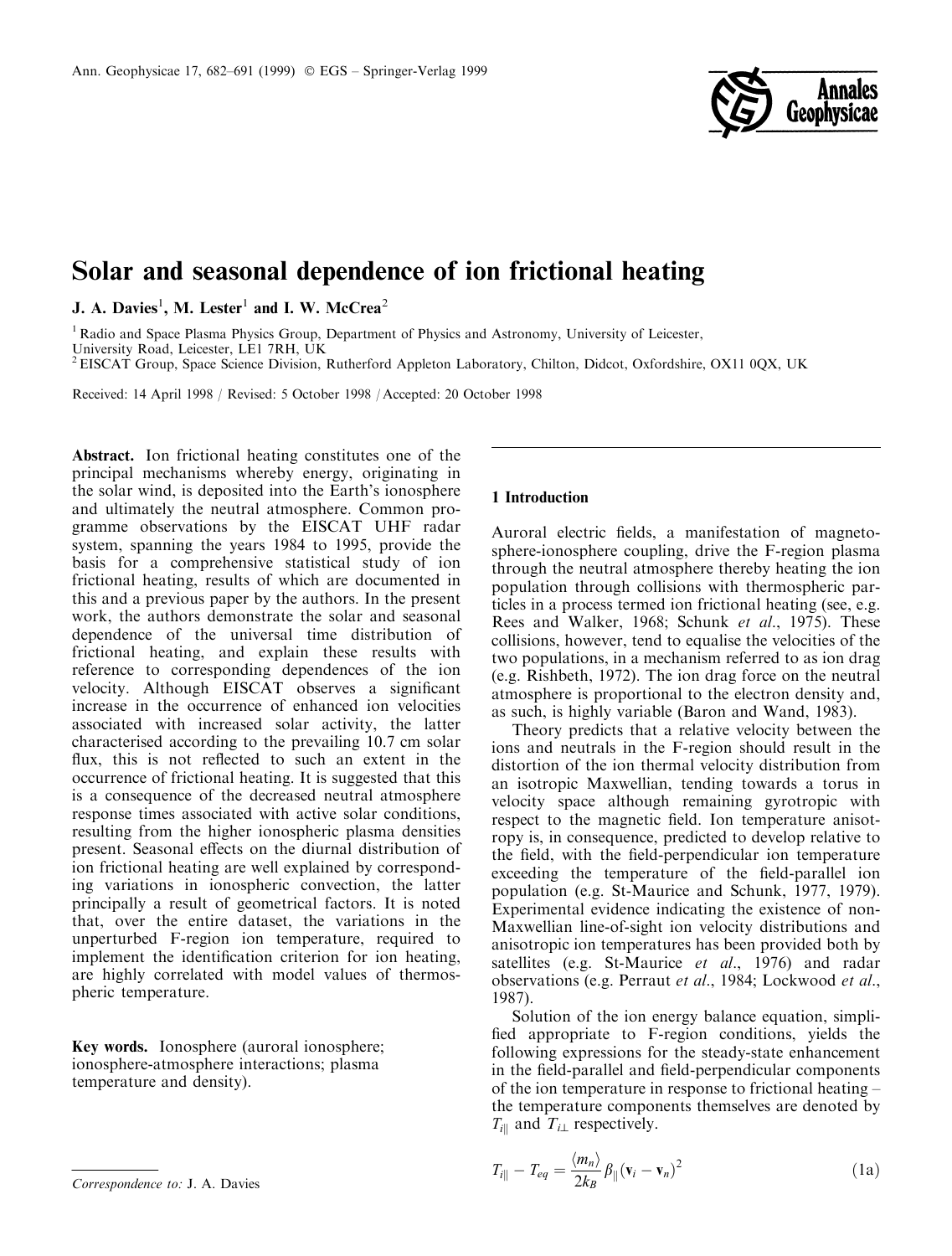J. A. Davies et al.: Solar and seasonal dependence of ion frictional heating 683

$$
T_{i\perp} - T_{eq} = \frac{\langle m_n \rangle}{2k_B} \beta_\perp (\mathbf{v}_i - \mathbf{v}_n)^2
$$
 (1b)

in which  $\langle m_n \rangle$  represents the mean neutral mass,  $k_B$  is Boltzmann's constant,  $v_i$  and  $v_n$  represent the ion and neutral velocities and the field-parallel and field-perpendicular ion temperature partition coefficients are denoted by  $\beta_{\parallel}$  and  $\beta_{\perp}$ , respectively (e.g. St-Maurice and Schunk, 1977). Such steady state conditions are attained in a characteristic time which is the inverse of the ionneutral collision frequency, of the order of seconds. The unperturbed ion temperature,  $T_{eq}$ , defined as the ion temperature in the absence of frictional heating, is equivalent to the sum of the neutral temperature and a small contribution due to electron-ion thermal energy exchange.

In a recent paper, Davies et al. (1997) (see also Davies et al., 1998) presented results from a statistical study of ion frictional heating, based on over 4000 h of common programme 1 (CP-1) and common programme 2 (CP-2) observations taken by the EISCAT UHF incoherent scatter radar between October 1984 and December 1995. In addition to deriving the diurnal distribution of ion frictional heating, Davies et al. (1997) (hereafter referred to as paper A) investigated its dependence on both the orientation of the interplanetary magnetic field and geomagnetic activity. The present work is an extension to paper A; here the authors further assess the seasonal dependence of ion frictional heating and also its dependence on solar activity, since the observations extend over an entire solar cycle, solar cycle 22.

## 2 Experimental arrangement

The EISCAT UHF incoherent scatter radar system, which operates at frequencies around 933 MHz, comprises three parabolic dish antennas, one sited at Tromsø, Northern Norway, which combines both transmit and receive capabilities, and two remote site receivers, at Kiruna, Sweden, and Sodankylä in Finland. Notwithstanding the ability to measure those ionospheric parameters, such as ion temperature and electron density, which is standard amongst incoherent scatter radars, the unique tristatic nature of the EISCAT UHF radar allows the full ion vector velocity to be determined within the intersection volume of the three receiver beams.

The following work is based on observations taken by the UHF radar in common programme 1 (CP-1) and common programme 2 (CP-2) modes. The geometrical arrangement of both experiments and their measurement techniques are discussed in detail in paper A, and, as such, are summarised only briefly here.

In CP-1, the UHF transmitter beam is aligned along the local magnetic field direction in the F-region which, for a radar located at Tromsø, is at an elevation of around 77° and an azimuth of 182°. In CP-2, however, the transmitter performs a four position scan, in which one position is field-aligned, with a total scan time of 6 min. In both experiments, the remote site radars provide F-region tristatic observations near 300 km

altitude, although, incidentally, in those versions of CP-1 employed in this study the remote site radars also scanned through the E-region.

The long pulse measurements, which are the basis for the present study, yield an altitude resolution of some 22 km along the magnetic field direction, from approximately 150 to 600 km altitude; high resolution observations at E-region altitudes are provided by either multi-pulse or alternating code transmission. CP-1 observations from Tromsø have been post-integrated at a temporal resolution of 5 minutes and the remote site data over the dwell time at each scan position. CP-2 observations from all sites are post-integrated over the dwell time in each scan position, some 90 s.

# 3 Selection criterion for the identification of ion frictional heating

The criterion adopted by the present authors, and used previously in paper A, for the identification of ion frictional heating was that initially devised by McCrea et al. (1991). A detailed explanation of the selection criterion, and the rationale behind it, is presented by both McCrea et al. (1991) and in paper A and, as such, will not be repeated in full here. Instead, the selection criterion is simply stated.

Identification of an interval of ion frictional heating requires an enhancement in the ion temperature equal to or exceeding 100 K, for two or more consecutive integration periods. Analysis is constrained to fieldparallel observations from the long-pulse range gate centred at the F-region altitude of 312 km. Implementation of the selection criterion relies on the estimation of an unperturbed ion temperature for which the modal value of the distribution of the ion temperature, calculated at 312 km altitude for each experiment run with a bin width of 10 K, is considered appropriate; runs have a typical duration of between 24 and 48 h.

An enhancement in the F-region field-parallel ion temperature of 100 K, through frictional heating, requires an ion velocity of around 500 m  $s^{-1}$ , though this assumes a stationary neutral atmosphere. To assist in the interpretation of the statistics of frictional heating, following the work documented in paper A, this threshold is implemented in order to identify enhancements in the UHF tristatic ion velocities measurements. In order to eliminate unreliable estimates of ion velocity, any velocity estimates for which the signal-to-noise ratio at any of the three receiver sites was less than 2% are excluded.

## 4 Statistical study of ion frictional heating

#### 4.1 Application of the selection criterion

The selection criterion for the identification of ion frictional heating, stated in the previous section, was applied to the present extended data set of CP-1 and field-aligned CP-2 long-pulse observations of field-paral-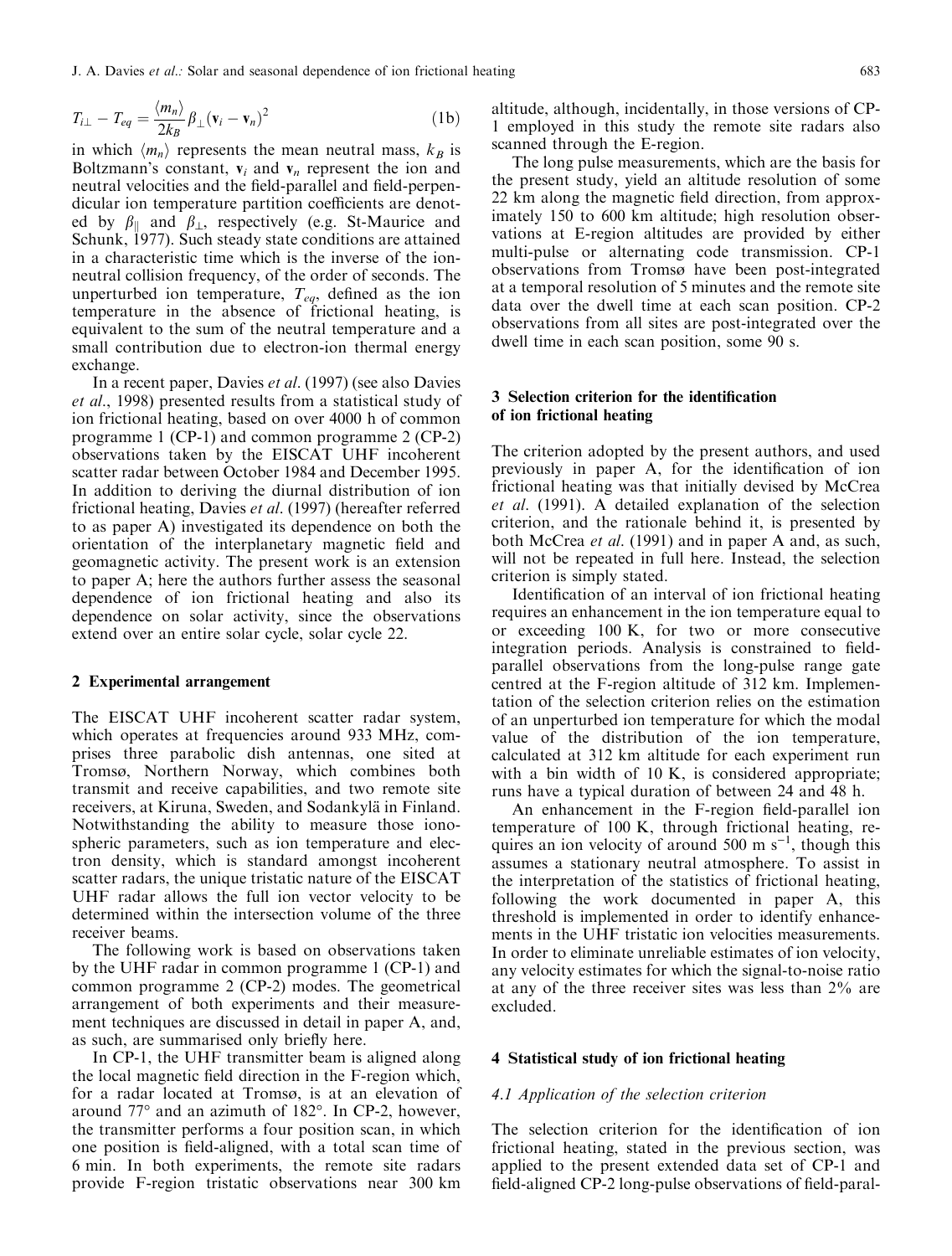lel ion temperature at 312 km altitude. The variation over the 12 y data set of the unperturbed ion temperature at 312 km, for which the modal ion temperature calculated as described in the previous section is used as an approximation, is illustrated in Fig. 1 (solid line). Also illustrated, represented by a dotted line, is the temperature of the neutral atmosphere calculated for the same altitude and at the location of EISCAT, using the MSIS-90 model (Hedin, 1991). The value of neutral temperature presented is the mode calculated for the first day of each month. The values of the  $A_P$  index and the 10.7 cm solar flux  $(F_{10.7})$ , input parameters required by the MSIS model to characterise geomagnetic and solar conditions, were those appropriate to the days for which the model was run. The neutral and ion temperatures exhibit a similar trend, both seasonally and with solar cycle, tending to be highest in summer and towards the peak of the solar cycle, corresponding to increased solar  $UV$  and  $X$ -ray photon flux. In general, the unperturbed temperature of the ion population tends to exceed slightly the neutral temperature, indicative perhaps of energy transfer to the ions from the hotter electron gas. The difference in the unperturbed ion temperature between conditions of solar minimum and solar maximum is some 500 K while its annual variation is less then  $300$  K. The effect of frictional heating on the ion temperature often exceeds that attributable to solar cycle and seasonal variations, illustrating the importance of ion frictional heating as a source of energy deposition into the high-latitude ionosphere and thermosphere.

A total of 1152 intervals of ion frictional heating were identified from the 4230 hour set of field-parallel ion temperature observations; indeed frictional heating was observed to some extent during the vast majority of the EISCAT common programme runs incorporated into the study. The diurnal distribution of ion frictional heating was presented in paper A, having been derived from the entire data set by dividing the day into 30 min bins and summing the number of occasions over the dataset on which heating occurred in each bin. To

negate the effect on non-uniform sampling, the distribution was expressed as a percentage of the number of observations of each bin. Similarly, to aid interpretation, the distribution of enhanced ion velocities was constructed. These two distributions, along with a physical explanation of their forms, are discussed in great detail in paper A and, because of their relevance to the present work in which they are subdivided according to solar and seasonal factors, are summarised here.

The diurnal distribution of ion frictional heating, presented in paper A, exhibits a broad peak in occurrence in the night-time sector with a much reduced incidence of frictional heating between some 06:00 and 13:00 Universal Time (UT) on the dayside (at EISCAT, Local Time  $(LT) = UT + 1 h$  and Magnetic Local Time (MLT)  $\sim$  UT + 2 h). This reduced occurrence of frictional heating during the daytime hours is a consequence of the equatorward edge of the ionospheric convection pattern typically being situated poleward of the radar during these hours, a result of the displacement of the convection pattern as a whole in the antisunward direction. This interpretation is supported by the occurrence of a corresponding nightside peak in the distribution of enhanced ion velocities. The diurnal distribution of ion frictional heating is centred at approximately 20:00 UT (22 MLT) manifesting a nightside minimum about which the distribution is asymmetric with a propensity for frictional heating in the early morning sector. This nightside minimum corresponds to an interval extending over several hours, in the region of the nightside convection reversal, during which the ion velocities tend to be of depressed magnitude and fluctuate in direction, as confirmed by observations of electric field, at comparable magnetic latitudes, by the incoherent scatter radar at Chakanika, Alaska (Banks and Doupnik, 1975). The dawn-dusk asymmetry in the occurrence of frictional heating, a feature which is not evident in the distribution of enhanced ion velocity, is consistent with observations by Baron and Wand (1983), Alcaydé *et al.* (1984), Alcaydé



Fig. 1. Variation of the unperturbed ion temperature, derived from the EISCAT CP-1 and CP-2 observations at 312 km altitude (solid line). The dotted line indicates the variation of the thermospheric temperature at the same altitude, from the MSIS-90 model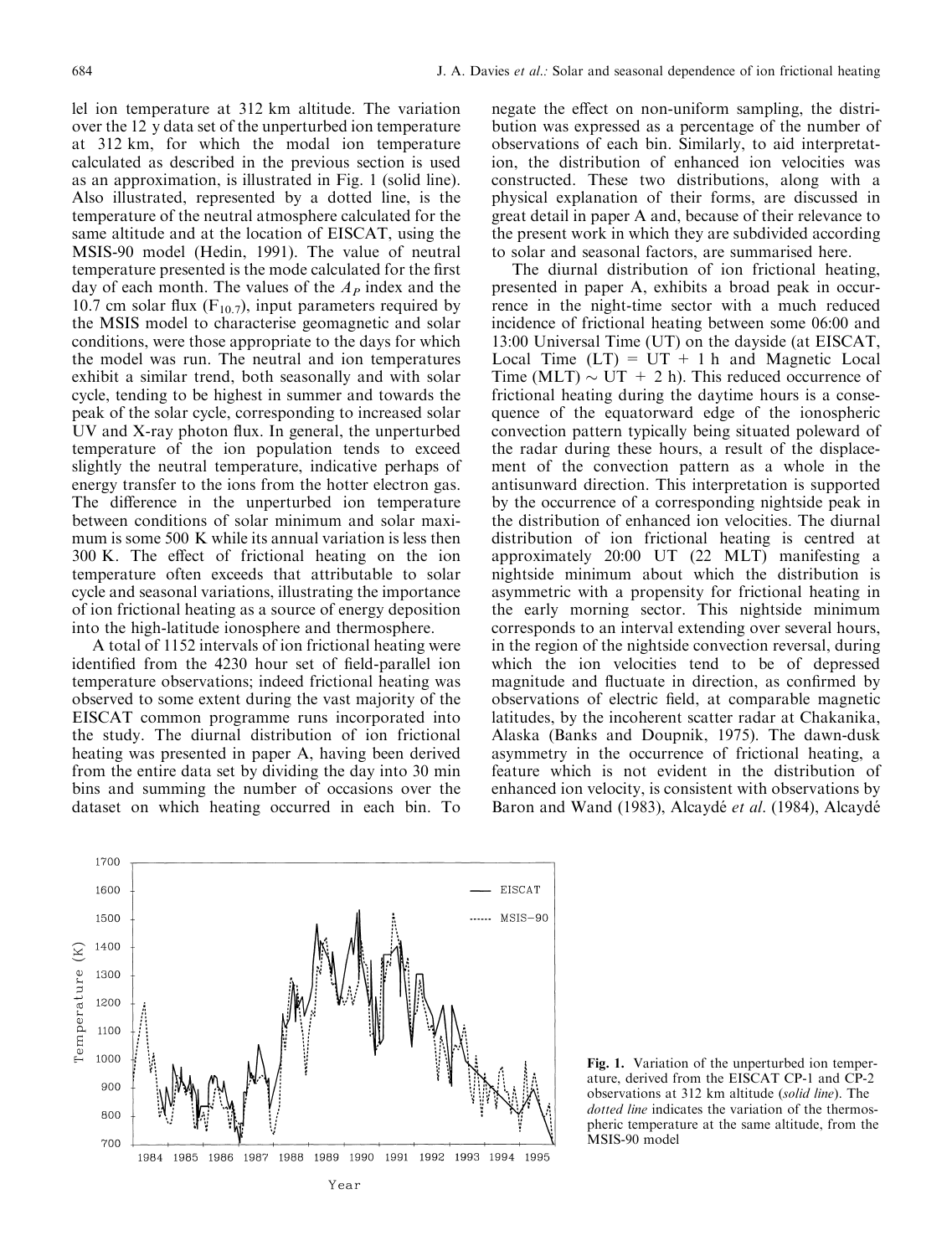and Fontanari (1986) and Moorcroft and Schlegel (1988) of larger ion temperatures in the post-midnight sector and results from a tendency for smaller neutral winds to develop in the post-midnight sector than prior to magnetic midnight, an effect to which several processes are thought to contribute.

The F-region electron density is generally lower in the morning sector than during the afternoon and evening hours, due to the decay of solar produced ionisation, thus the ion drag force on the neutral atmosphere, which is proportional to the plasma concentration, will tend to be less. This weaker coupling between the ions and the neutral population post midnight, results in larger ionneutral relative velocities and, in consequence, more intense ion frictional heating during these hours (Baron and Wand, 1983). Another factor which determines the extent to which the neutral wind can be accelerated by ion drag is the length of time for which it is resident within the region of large auroral ion flows. In the dusk convection cell, where opposing Coriolis and centrifugal forces tend to cancel, neutral air tends to remains within the region of strong ion flows for longer than in the dawn cell, where both forces act to move the air equatorward out of the oval preventing it from acquiring a large momentum from the ions (e.g. Lockwood and Fuller-Rowell, 1987a, b). In a similar vein, Alcaydé et al. (1984) suggested that the strongly developed southward neutral winds which exist on the nightside as a feature of global thermospheric circulation, would induce a Coriolis force which opposes the ion drag force arising from eastward plasma flow during the postmidnight hours whereas in the evening sector these two forces would act in the same direction.

It is pertinent to remark that increasing the enhancement necessary for the identification of frictional heating to  $200 \text{ K}$ ,  $300 \text{ K}$  or, indeed, higher does not significantly alter the shape of its distribution. This confirms that the application of a threshold enhancement of 100 K does not lead to the selection of extraneous intervals of frictional heating caused by normal diurnal variations.

#### 4.2 Variation with solar activity

The set of EISCAT common programme observations were loosely classified according to prevailing solar conditions into those taken during low solar activity  $(F_{10.7}$  < 150) and high solar activity  $(F_{10.7} \ge 150)$ . Figure 2 illustrates the diurnal distribution of ion frictional heating observed by EISCAT at 312 km altitude for these two ranges of solar activity. The histograms represents the percentage occurrence of ion frictional heating with universal time (left hand scale) while the superimposed lines plots illustrate the number of observations of each 30 min bin (right hand scale). Figure 3 presents equivalent distributions of enhanced F-region ion velocities, those with a magnitude exceeding  $500 \text{ m s}^{-1}$ . Velocities are further categorised in terms of the orientation of their associated zonal component; ion velocities in which the zonal component is westward are represented by light shading whereas darker shading illustrates ion velocities with an associated eastward component.

The distributions presented in Figs. 2 and 3 are not significantly different, in shape, to those derived from the entire data set, as presented in paper A, although binning the data with respect to conditions of solar activity does affect the observed incidence of frictional heating and enhanced ion velocity, particularly in the case of the latter. It is, indeed, instructive initially to consider the variation of the diurnal distribution of high ion flows with solar activity. It is evident from



Fig. 2. Variation of the diurnal distribution of ion frictional heating at 312 km altitude with solar activity, characterised according to  $F_{10.7}$ . The *histograms* represent the percentage occurrence of frictional heating as a function of universal time (left hand scale); the line plots indicate the number of observations of each half hour bin (right hand scale)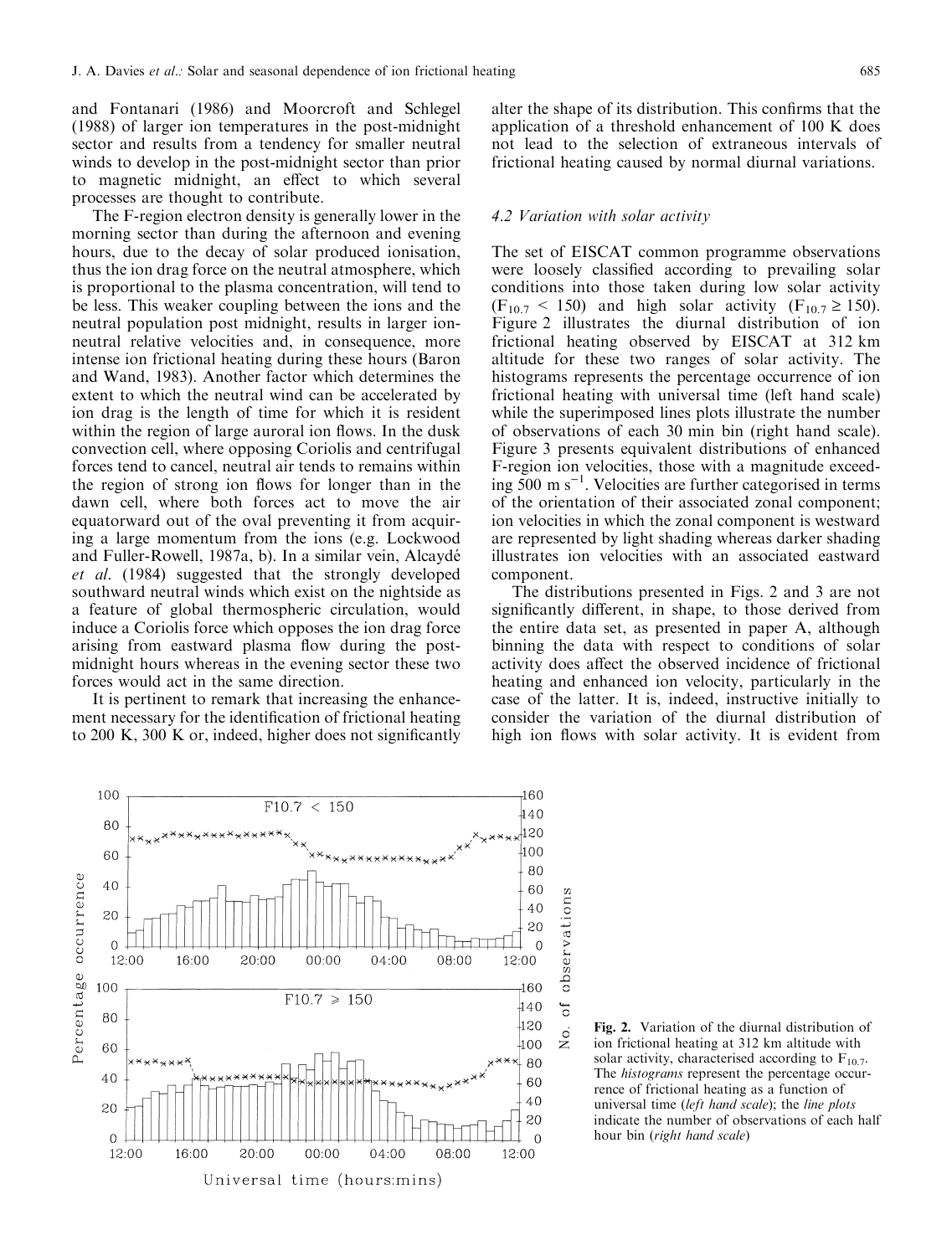

Fig. 3. Variation of the diurnal distribution of enhanced F-region ion velocity with solar activity. The histograms represent the percentage occurrence of enhanced ion flow as a function of universal time (left hand scale); light grey shading indicates enhanced ion velocities with a westward zonal component, dark grey indicates those with an eastward zonal component. The line plots, again, indicate the number of observations of each half hour bin (right hand scale)

Fig. 3 that the occurrence probability of ion velocities exceeding 500 m  $s^{-1}$  in magnitude tends to increase markedly at all universal times with higher solar activity. Near 00:00 UT, for example, the percentage occurrence of enhanced ion velocity is around 40% for low solar activity, rising to more than 60% under active solar conditions, although there is no significant difference in the form of the two distributions. This trend can be explained with respect to the solar cycle variation of the geomagnetic activity. Magnetic activity on the Earth tends to increase with increasing solar activity, characterised by a greater incidence of disturbances on the Sun, such as solar flares and coronal holes. A study by Hapgood *et al.* (1991), based on satellite observations taken over two complete solar cycles (numbers 20 and 21), revealed a distinct solar cycle variation in the IMF; the authors noted that the z component of the IMF tends to be of larger magnitude, and display a greater variance, at sunspot maximum, a factor which will contribute, at least in part, to a corresponding solar variation in geomagnetic activity. The median values of the  $K_p$  index corresponding to low and high solar activity as defined in this study are  $2+$  and  $3-$ , respectively. This difference may seem minimal but paper A illustrates the significant increase between the probability of observing enhanced F-region plasma flows for values of  $K_p$ around 2 and that for values of  $K_p$  around 3, from less than 40% to almost 70% for a half hour bin around midnight UT. A solar cycle variation in F-region ion velocities measured by the EISCAT UHF radar has previously been demonstrated by Aruliah et al. (1996) who found that, in general, the average velocities were significantly higher around solar maximum except in winter when the ion velocities were slightly greater at solar minimum.

The diurnal distribution of ion frictional heating (Fig. 2) does not exhibit nearly such a marked difference between conditions of low and high solar activity as that observed in the ion velocities, although, on average, the occurrence of frictional heating does still increase with ascending solar activity. More quantitatively, the average percentage occurrence of ion frictional heating, averaged over the entire day, is only some 25% more on solar active days whereas, for enhanced ion velocities this increase is more than 50%. The implication is of a mechanism which acts to suppress ion frictional heating preferentially at times of high solar activity or, equivalently, enhance frictional heating during low solar activity. Further analytical evidence, exploiting the ability of the radar to make simultaneous measurements of ion temperature and velocity, illustrates more clearly the suppression of frictional heating around solar maximum. Figure 4 presents the field-parallel ion temperature enhancement as a function of ion velocity during identified intervals of ion frictional heating. Indicated are the median enhancements in consecutive velocity bins of 100 m s<sup>-1</sup> width for both conditions of high (F<sub>10.7</sub>  $\geq$  150: dotted line) and low solar activity ( $F_{10.7}$  < 150: solid line), with vertical lines which indicate the range bounded by the upper and lower quartiles (offset for clarity). Also shown, in corresponding line styles, are the number of estimates of parallel temperature enhancement in each velocity bin. Under quiet solar conditions, an ion velocity of value 1000 m  $s^{-1}$  results in a median enhancement in the field-parallel ion temperature of some 400 K while under more active solar conditions the corresponding value is only 250 K. For ion velocities around 1500 m  $s^{-1}$ , corresponding values are 400 and 800 K, respectively.

The factors which determine the extent of ion frictional heating in the field-parallel direction are the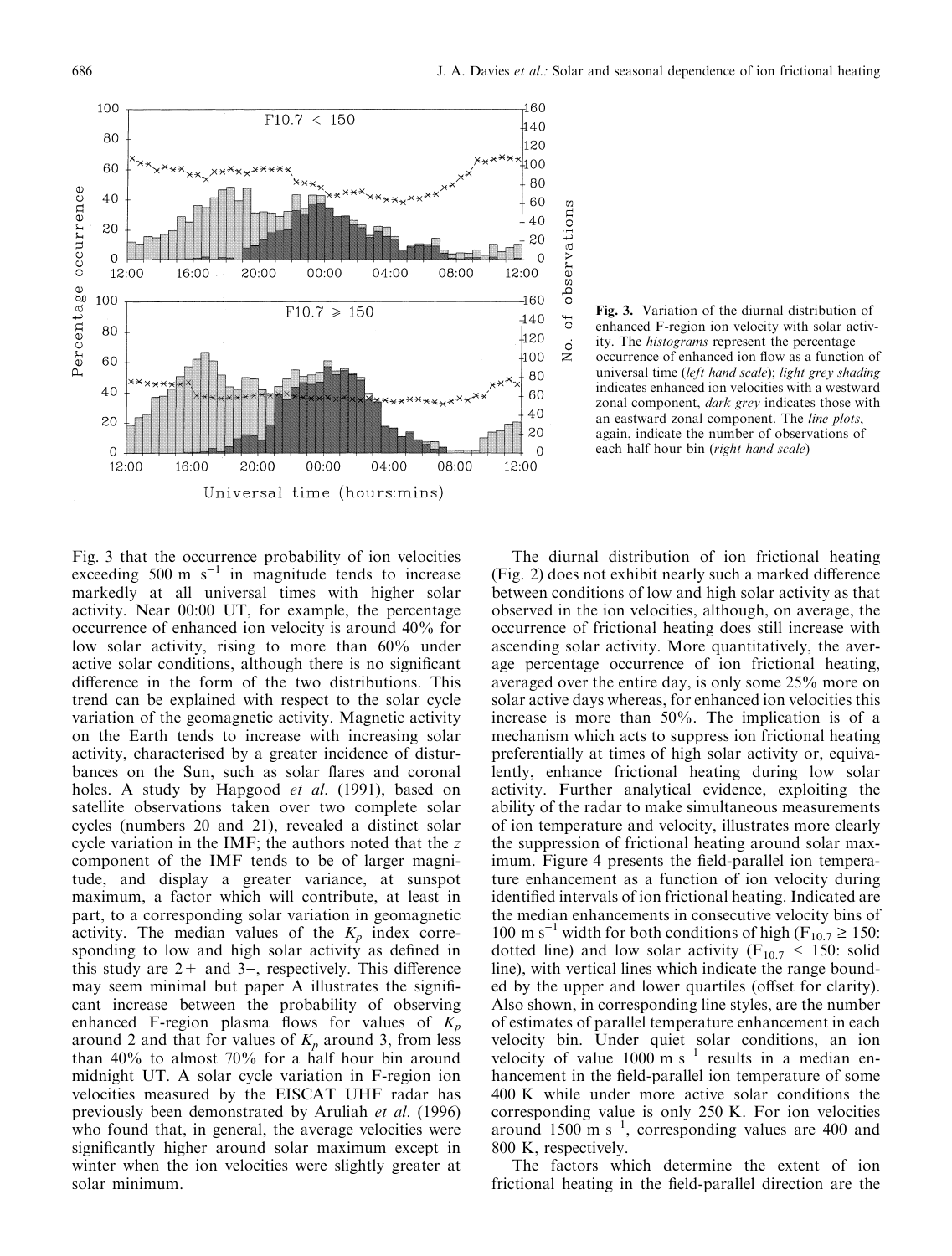mean ion mass, the field-parallel ion temperature partition coefficient and the ion-neutral difference velocity (see Eq. 1a). The first two would tend to increase the parallel ion temperature enhancement with increasing solar activity for a given ion flow velocity. Estimates of both of these quantities, based on the MSIS-90 model thermosphere, illustrate their tendency to increase towards solar maximum in response to composition and temperature changes in the neutral atmosphere, albeit by only a small amount compared with their seasonal variation (see Sect. 4.3). The apparent suppression of frictional heating towards active solar conditions cannot, therefore, be explained with reference to variations in the parallel ion temperature coefficient and the mean ion mass. It must be that, for a given ion velocity, the magnitude and direction of the neutral wind at solar maximum are such as to reduce the differential velocity between the two populations.

As noted previously, the ion and neutral populations are coupled through the force of ion drag (e.g. Rishbeth, 1972). The neutral velocity approaches the ion velocity exponentially with a time constant which is inversely proportional to the plasma density and directly proportional to the ratio of the neutral atmosphere mass density to the ion-neutral collision frequency (e.g. Baron and Wand, 1983). Results from the MSIS-90 model indicate that the latter varies only marginally with solar activity, decreasing by less than 5% between solar minimum and solar maximum. Although this would act to reduce the neutral response time under active solar conditions, leading to higher neutral winds for a given ion flow, it is clear that the effect would be far less than the effect on the ion drag time constant attributable to the solar cycle variation of the plasma density. The ionospheric plasma concentration exhibits, on average, an 11 y periodicity corresponding to the variation of solar emission in the X-radiation and ultraviolet wave bands between solar minimum and solar maximum, resulting in, at least, a doubling of the electron density in the high-latitude F-region (e.g. Farmer et al., 1990). Plasma density effects will, therefore, decrease the

2000 response time of the neutral atmosphere substantially with increasing solar activity, permitting the generation of far larger neutral flows for a given ion flow speed and, consequently, suppressing frictional heating. These observations, indeed, highlight the significant influence of the electron density in determining, through ion drag, the extent of ion frictional heating through the solar cycle. This is an analogous effect to that proposed by Baron and Wand (1983) which is thought to contribute to the asymmetry in ion frictional heating between the

pre and post-midnight sectors (see Sect. 4.1).

### 4.3 Variation with season

600

500

 $400$ ā

200

100

 $\Omega$ 

ber 300

In order to ascertain any seasonal dependence of ion frictional heating, the EISCAT observations were subdivided according to season, with the seasons defined as centred on the appropriate equinoxes and solstices. Successive panels of Fig. 5 illustrate the diurnal distribution of ion frictional heating at 312 km altitude, derived from the EISCAT UHF long-pulse field-parallel CP-1 and CP-2 measurements, during winter, spring/ autumn, and summer respectively. As in previous figures of this type, the histograms represent the percentage occurrence of ion frictional heating as a function of universal time, with a bin width of 30 min extent (left hand scale) and the line plots illustrate the number of observations of each bin (right hand scale). Correspondingly, Fig. 6 illustrates the variation of the diurnal distribution of enhanced F-region ion velocity with season. The equinoctial distributions are incorporated into a single panel as they exhibit no discernible difference.

It is helpful, initially, to determine if the observations indicate any seasonal dependence in enhanced F-region ion flow at the location of EISCAT. Figure 6 reveals that there is a distinct seasonal variation in the diurnal distribution of large ion velocities, not just in the level of incidence but also in the form of the distribution compared to that of the general distribution presented



J. A. Davies *et al.*: Solar and seasonal dependence of ion frictional heating 687

 $1000$ 

Ion velocity  $(m/s)$ 

1500

 $F10.7 < 150$ 

 $F10.7 \ge 150$ 

500

1400

 $1200$  $K)$ 

1000

800

600

400

200

 $\overline{C}$  $\Omega$ 

on temp. enhancement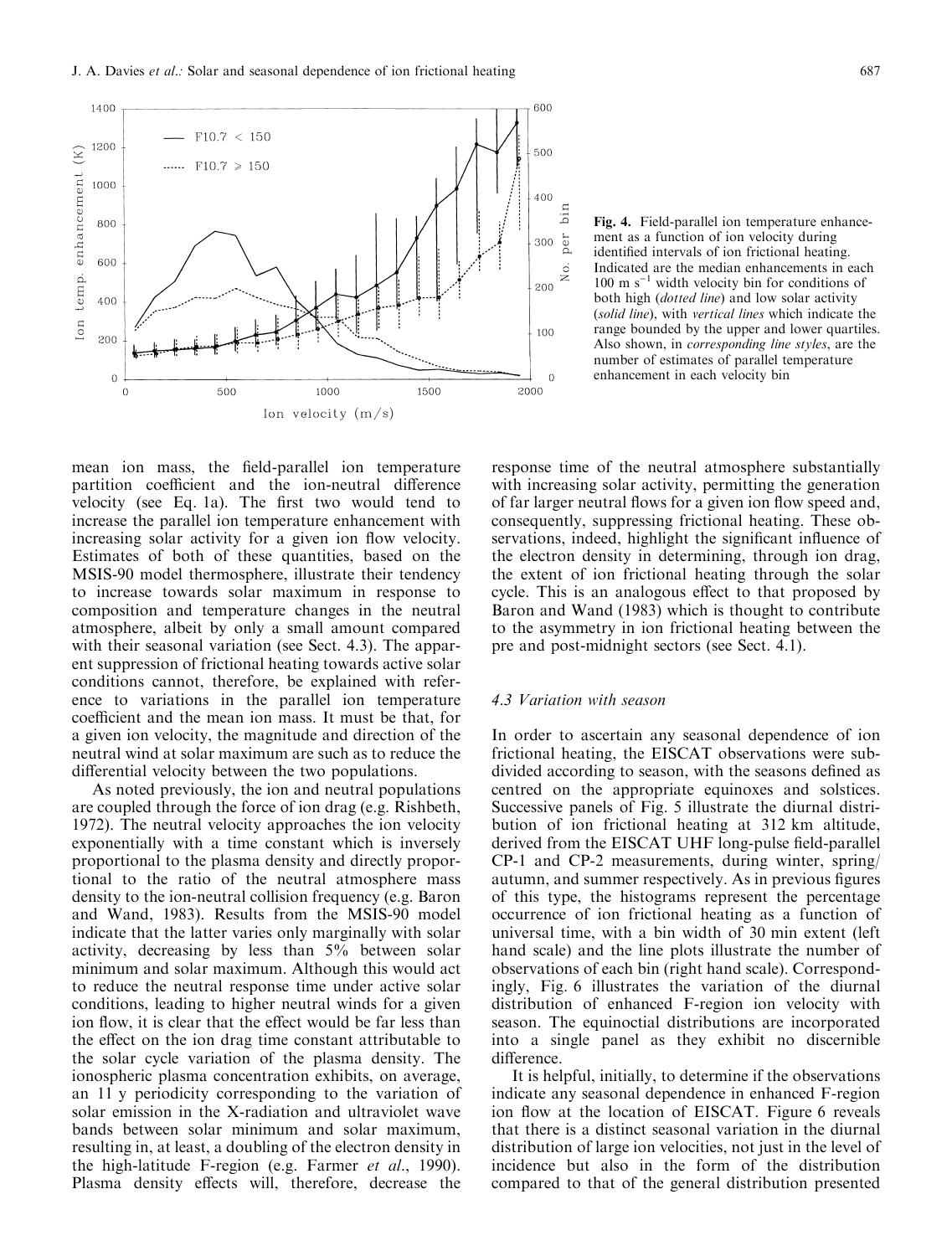

in paper A. Although for the equinoctial seasons there remains a roughly symmetric occurrence of large velocities in the dawn and dusk convection cells, this is not so for summer and winter. This asymmetry in the convection pattern between summer and winter, at least at the location of the radar, is manifested as a preponderance of enhanced ion flow in the pre-midnight hours during the winter months and, conversely, in the dawn convection cell during summer. In the post-midnight sector, the probability of observing ion velocities exceeding  $500 \text{ m s}^{-1}$  is comparable in summer and winter, but significantly greater during the equinoctial seasons. Before midnight, the incidence of such flows is by far the lowest during the summer months and slightly higher in winter than in spring/autumn. The average occurrence of enhanced ion velocities during the equinoctial seasons is some 20% higher than it is during the winter months and nearly double that in summer.

Previous authors have suggested that the convection pattern in the high-latitude ionosphere varies seasonally. Foster et al. (1986) and Holt et al. (1987) investigated the seasonal variation of convection although they could not obtain a complete description of seasonal dependence as their data, already subdivided according to IMF and  $K_p$ , was too sparse to draw any definitive conclusions. Later work by de la Beaujardière et al.

Fig. 5. Seasonal variation of the diurnal distribution of ion frictional heating at 312 km. The format of each panel is as for Fig. 2

(1991) concentrated purely on seasonal variations in convection. The authors present average patterns of ionospheric convection between 67 and 82° invariant latitude, derived for each season from observations taken between 1983 and 1988 by the Sondrestromfjord incoherent scatter radar. The authors de la Beaujardière et al. (1991) suggested that a major factor affecting ionospheric convection on a seasonal basis is the semiannual variation in geomagnetic activity. Geomagnetic conditions are most active at the equinoxes, a phenomenon proposed to result from a semi-annual variation in the effective southward component of the IMF caused by the seasonal variation in the Earth's dipole tilt angle (Russell and McPherron, 1973). The greater occurrence of enhanced ion velocities noted in the present study concur with the assertion that geomagnetic activity tends to be higher at the equinoxes and, indeed, over the EISCAT data set, the median value of  $K_p$  is 3– for the equinoctial seasons,  $2+$  for winter and 2o during the summer months. As illustrated in paper A, and mentioned previously with reference to the solar activity effects, even such a small variation in  $K_p$  is associated with large changes in the intensity and extent of the convection pattern at the latitude of Tromsø. Furthermore, de la Beaujardière et al. (1991) suggested that, as the Earth's dipole tilt angle changes, so does the relative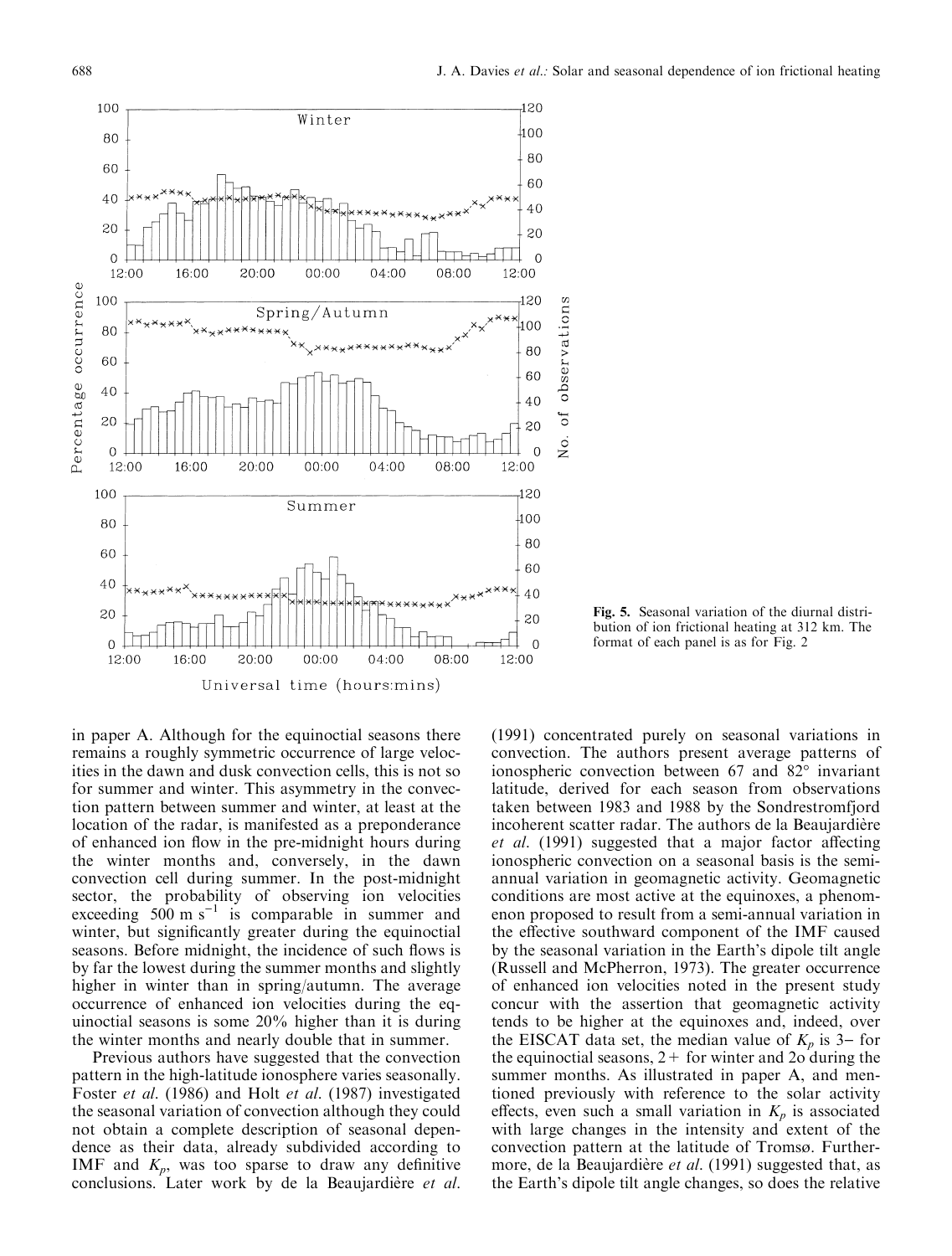

position of the large-scale convection pattern, such that between summer and winter the pattern moves antisunward and also towards dawn. At the lower latitude boundary of the field of view of the Sondrestromfjord incoherent scatter radar, equivalent to the geomagnetic location of the present observations, de la Beaujardière et al. (1991) noted that larger velocities tend to arise before midnight in winter and during the post-midnight hours in summer, attributable to dipole tilt effects on the position of the large-scale convection pattern. Evidence for a winter/summer asymmetry is clearly supported by results of the present study, which reveals a far greater incidence of enhanced ion flow during the pre-midnight hours in winter and in the dawn sector in summer. As mentioned earlier, this asymmetry is not evident during spring and autumn.

The general shape of the diurnal distribution of ion frictional heating for each season (Fig. 5) is consistent with what would be anticipated from the corresponding distribution of enhanced ion velocity. During the equinoctial seasons, where there is an almost symmetric occurrence of enhanced ion flows in the dawn and dusk sectors, the tendency for larger ion-neutral relative velocities to develop during the early morning hours (see paper A) introduces an asymmetry in the distribution of ion frictional heating between these two regimes.

Fig. 6. Seasonal variation of the diurnal distribution of enhanced F-region ion velocity. The format of each panel is as for Fig. 3

During summer, where the occurrence of enhanced velocities is less during the post-midnight hours, this asymmetry becomes more pronounced and in the winter months there is a slightly greater occurrence of frictional heating before midnight. The average occurrence of frictional heating, like that of high ion flows, is largest during the equinoctial seasons and least in summer.

Figure 7 illustrates the variation of the field-parallel ion temperature enhancement as a function of ion velocity during identified intervals of ion frictional heating for the different seasons. Indicated are the median enhancements in each 200 m  $s^{-1}$  width velocity bin for winter (solid line), the equinoctial seasons (dotted line) and summer (dashed line), again the vertical lines indicate the range bounded by the upper and lower quartiles. Also shown, in corresponding line styles, are the number of estimates of parallel temperature enhancement in each velocity bin. The median value of the field-parallel ion temperature for a given ion velocity is significantly higher in summer than in winter and the equinoctial seasons, at least for ion velocities over some  $1400 \text{ m s}^{-1}$ , although for velocities less than this value, frictional heating appears to be equally effective regardless of season. Notably, even though the probability of observing ion frictional heating is least during summer, the effect of frictional heating on the ion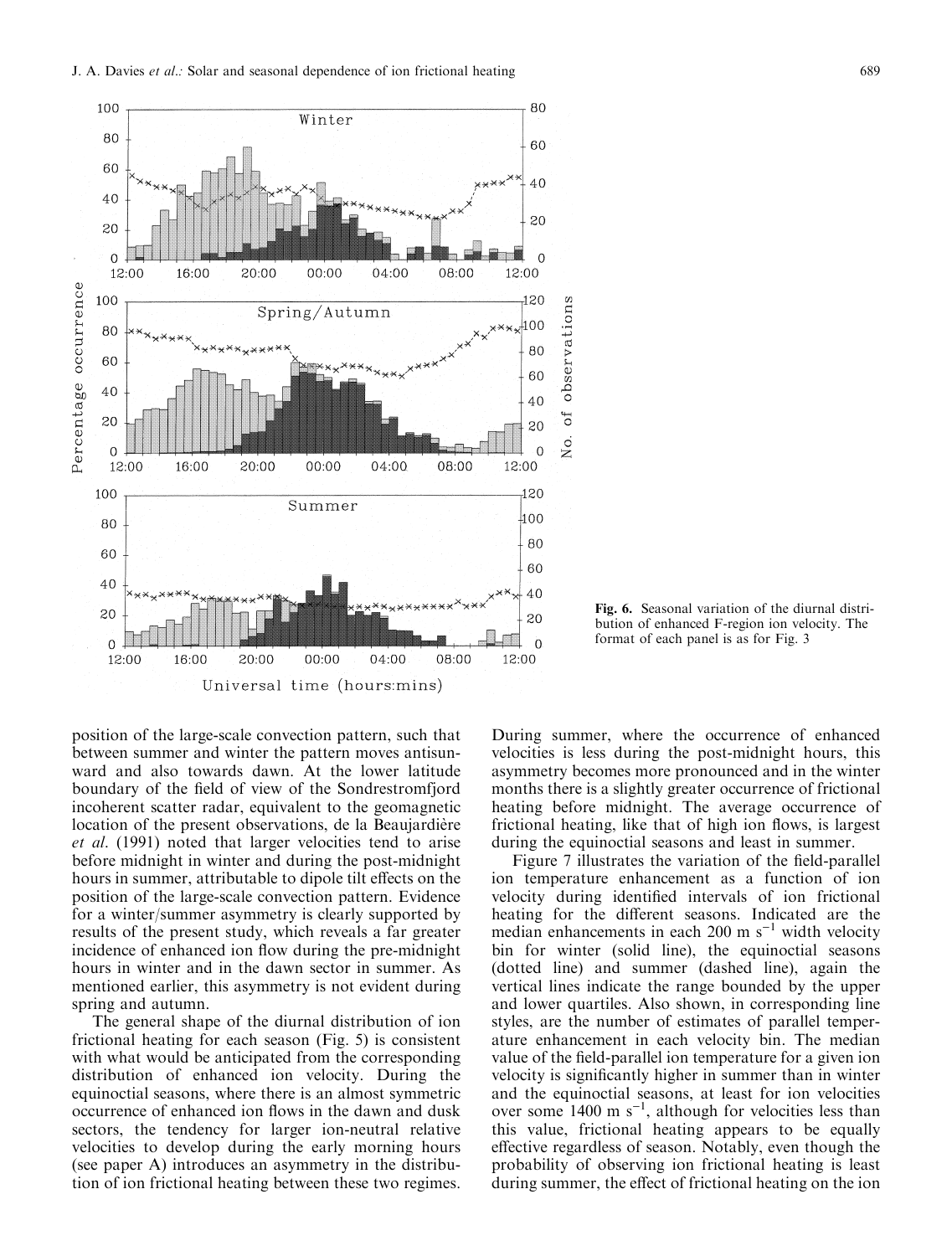

Fig. 7. Field-parallel ion temperature enhancement as a function of ion velocity during identified intervals of ion frictional heating. Indicated are the median enhancements in each  $200 \text{ m s}^{-1}$  width velocity bin for winter (solid line), the equinoctial seasons (dotted line) and summer (dashed line), with vertical lines which indicate the range bounded by the upper and lower quartiles. The number of estimates of parallel temperature enhancement in each velocity bin are illustrated in corresponding line styles

temperature is actually greatest during these months. This result cannot be reconciled with the effect of seasonal variations of electron density on the neutral wind, through ion drag, since on the nightside, where EISCAT observes the vast majority of frictional heating, the electron density at F-region altitudes is a factor of two higher in summer than during the winter months, with intermediate values in the equinoctial seasons (Farmer et al., 1990). The exclusion of daytime events does not significantly alter Fig. 7 confirming that there is not a disproportionate effect from the few intervals of frictional heating on the dayside, where the winter anomaly means that the winter electron densities far exceed those during summer.

Model calculations using MSIS-90 predict significant increases in the mean neutral mass and the field-parallel ion temperature partition coefficient, by some  $20\%$  and 30% respectively, towards the summer months. Similarly, the ratio of the thermospheric mass density to the ion-neutral collision frequency which influences the ion drag time constant is predicted to increase markedly towards summer by around 20% compared to winter values (contrary to its slight decrease towards solar maximum). It is suggested that the effect of larger electron densities must be outweighed by increases in these three parameters, making ion frictional heating most effective in the summertime.

## 5 Summary and main conclusions

The current work, along with a previous paper by the authors, document results of a statistical analysis of Fregion ion frictional heating, based on an extensive set of observations by the EISCAT UHF radar, a database spanning the years 1984 to 1995 and comprising more than 4000 h of common programme observations. In this study, both the solar and seasonal dependence of the universal time distribution of frictional heating are demonstrated, and explained with reference to corresponding dependences of the ion velocity.

The general, yet only moderate, increase in the occurrence of ion frictional heating with increased solar activity, characterised according to the prevailing 10.7 cm solar flux, appears, at first sight inconsistent with the far more pronounced increase in the occurrence of enhanced ion velocities. It is suggested that this apparent suppression of frictional heating under conditions of increased solar activity is a consequence of the increased ion drag force on the neutral atmosphere resulting from the higher plasma densities present. This conclusion is supported by the analysis of simultaneous temperature and velocity measurements from the radar.

Seasonal variations in ionospheric convection, principally a result of geometric factors, provide an explanation for corresponding effects on the form of the diurnal distribution of ion frictional heating. However, the effect of seasonal variations in the neutral response time to ion drag, which may be expected to preferentially suppress frictional heating on the summer nightside, do not appear evident. Model calculations suggest that the effect of larger electron densities is outweighed by increases in both the mean neutral mass and the field-parallel ion temperature partition coefficient, such that ion frictional heating is actually most effective in raising the parallel ion temperature during summertime.

Acknowledgements. Thanks are due to the director of EISCAT and his staff for operating the facility and supplying the data. EISCAT is an association of the national scientific agencies of Finland, France, Germany, Japan, Norway, Sweden and the United Kingdom. J.A. Davies is supported by a grant from the Particle Physics and Astronomy Research Council.

Topical Editor D. Alcaydé thanks A. Brekke and another referee for their help in evaluating this paper.

#### **References**

Alcaydé, D., and J. Fontanari, Neutral temperature and winds from EISCAT CP-3 observations, J. Atmos. Terr. Phys., 48, 931, 1986.